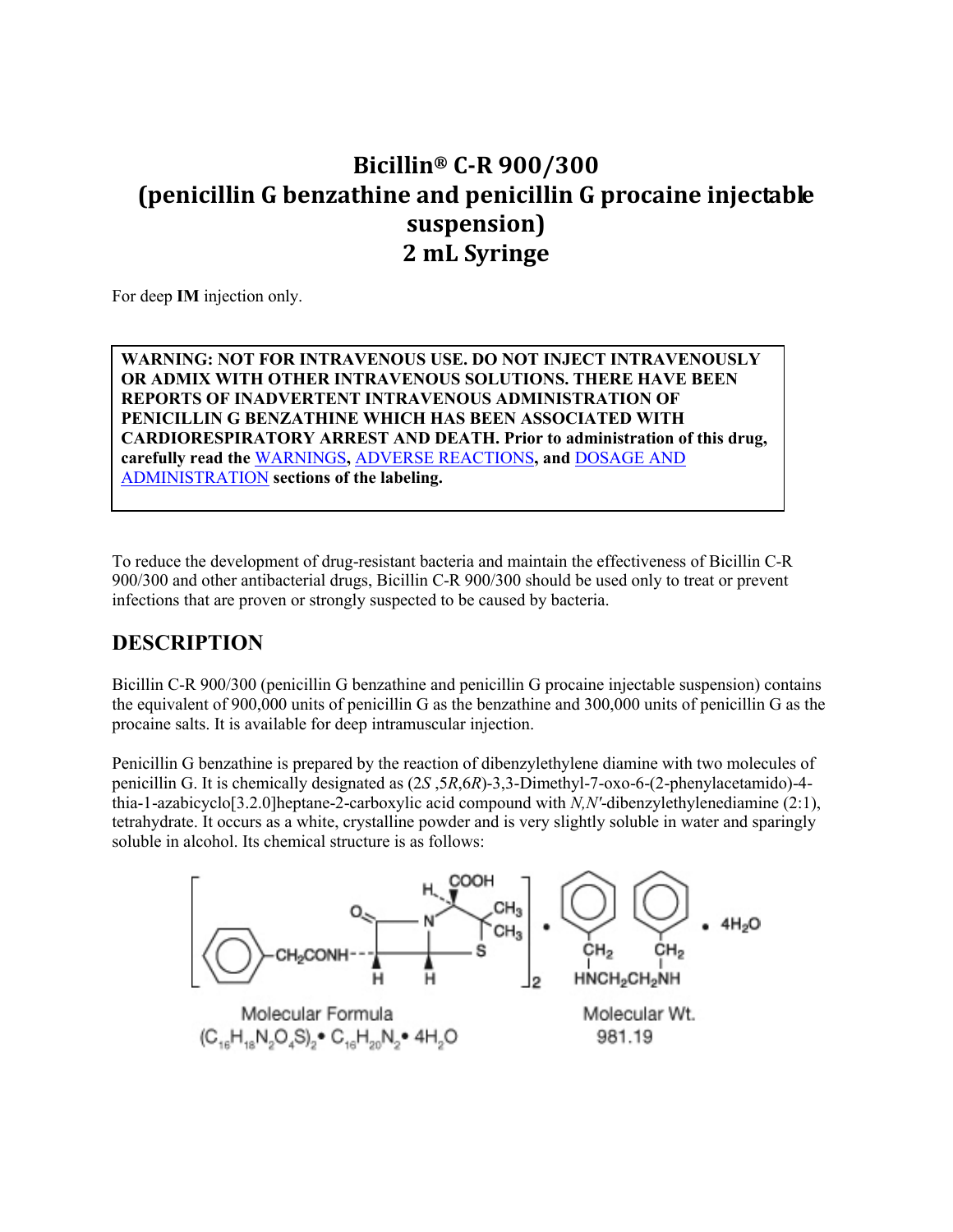Penicillin G procaine, (2*S* ,5*R*,6*R*)-3,3-Dimethyl-7-oxo-6-(2-phenylacetamido)-4-thia-1 azabicyclo[3.2.0]heptane-2-carboxylic acid compound with 2-(diethylamino)ethyl *p*-aminobenzoate (1:1) monohydrate, is an equimolar salt of procaine and penicillin G. It occurs as white crystals or a white, microcrystalline powder and is slightly soluble in water. Its chemical structure is as follows:



Each 2 mL syringe contains the equivalent of 1,200,000 units of penicillin G as follows: penicillin G benzathine equivalent to 900,000 units of penicillin G and penicillin G procaine equivalent to 300,000 units of penicillin G in a stabilized aqueous suspension with sodium citrate buffer; and as w/v, approximately 0.5% lecithin, 0.55% carboxymethylcellulose, 0.55% povidone, 0.1% methylparaben, and 0.01% propylparaben.

Bicillin C-R 900/300 injectable suspension is viscous and opaque. Read [CONTRAINDICATIONS](#page-3-1), [WARNINGS](#page-3-0), [PRECAUTIONS,](#page-5-0) and [DOSAGE AND ADMINISTRATION](#page-9-0) sections prior to use.

## <span id="page-1-0"></span>**CLINICAL PHARMACOLOGY**

#### **General**

Penicillin G benzathine and penicillin G procaine have a low solubility and, thus, the drugs are slowly released from intramuscular injection sites. The drugs are hydrolyzed to penicillin G. This combination of hydrolysis and slow absorption results in blood serum levels much lower but more prolonged than other parenteral penicillins. Intramuscular administration of 1,200,000 units of Bicillin C-R 900/300 in patients weighing 100 to 140 lbs. usually produces average blood levels of 0.24 units/mL at 24 hours, 0.039 units/mL at 7 days, and 0.024 units/mL at 10 days.

Approximately 60% of penicillin G is bound to serum protein. The drug is distributed throughout the body tissues in widely varying amounts. Highest levels are found in the kidneys with lesser amounts in the liver, skin, and intestines. Penicillin G penetrates into all other tissues and the spinal fluid to a lesser degree. With normal kidney function, the drug is excreted rapidly by tubular excretion. In neonates and young infants and in individuals with impaired kidney function, excretion is considerably delayed.

#### **Microbiology**

#### Mechanism of Action

Penicillin G exerts a bactericidal action against penicillin-susceptible microorganisms during the stage of active multiplication. It acts through the inhibition of biosynthesis of cell-wall peptidoglycan, rendering the cell wall osmotically unstable resulting in death of the bacterium.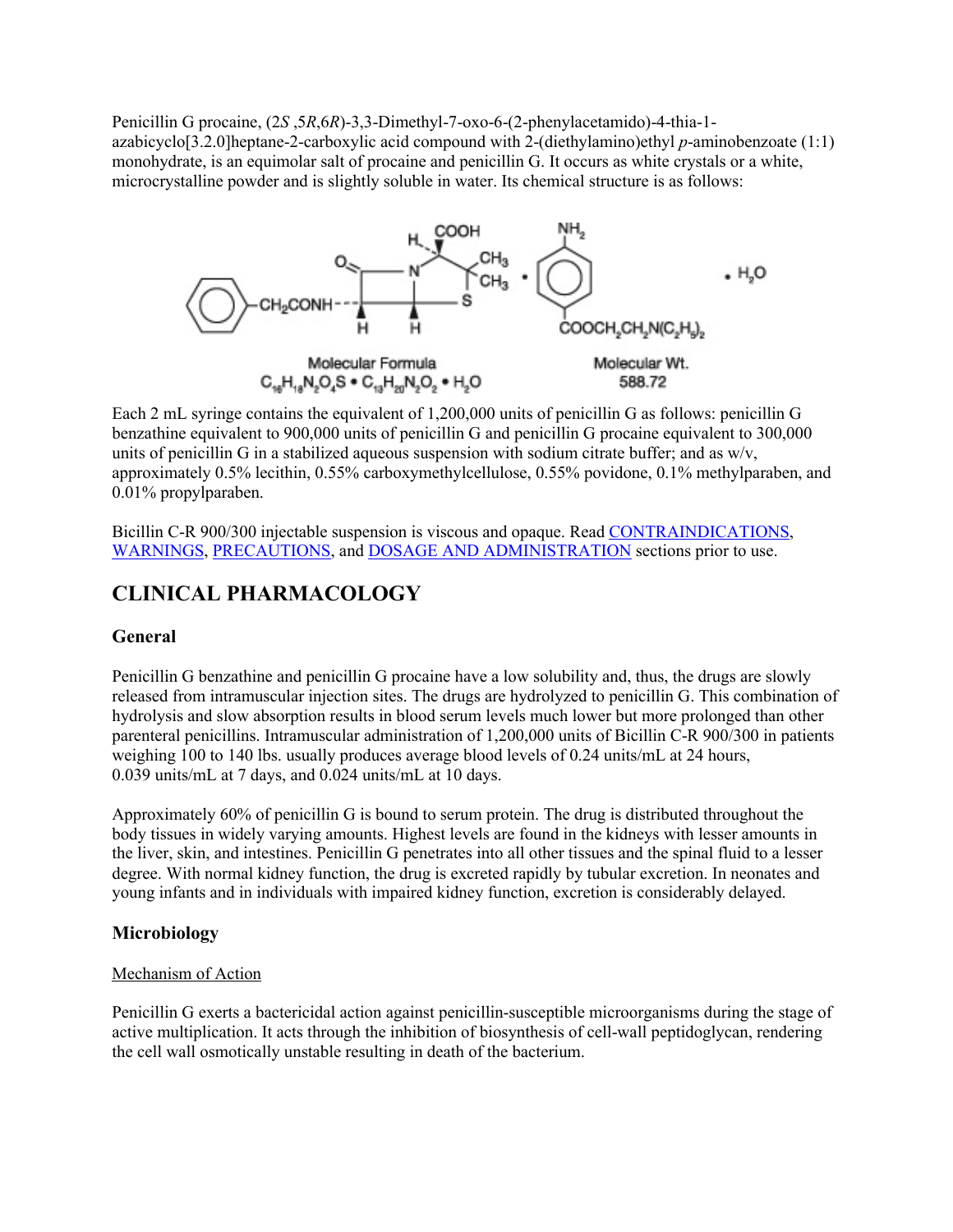#### Resistance

Penicillin is not active against penicillinase-producing bacteria, or against organisms resistant to beta-lactams because of alterations in the penicillin-binding proteins. Resistance to penicillin G has not been reported in *Streptococcus pyogenes*.

Penicillin has been shown to be active against most isolates of the following bacteria, both in vitro and in clinical infections as described in the [INDICATIONS AND USAGE](#page-2-0) section.

Gram-positive bacteria

Beta-hemolytic streptococci (groups A, B, C, G, H, L and M).

*Streptococcus pneumoniae* (penicillin-susceptible isolates only).

#### Susceptibility Testing

For specific information regarding susceptibility test interpretive criteria and associated test methods and quality control standards recognized by FDA for this drug, please see:<https://www.fda.gov/STIC>.

### <span id="page-2-0"></span>**INDICATIONS AND USAGE**

To reduce the development of drug-resistant bacteria and maintain the effectiveness of Bicillin C-R 900/300 and other antibacterial drugs, Bicillin C-R 900/300 should be used only to treat or prevent infections that are proven or strongly suspected to be caused by bacteria. When culture and susceptibility information are available, they should be considered in selecting or modifying antibacterial therapy. In the absence of such data, local epidemiology and susceptibility patterns may contribute to the empiric selection of therapy.

Bicillin C-R 900/300 is indicated in the treatment of infections as described below that are susceptible to serum levels characteristic of this particular dosage form. Therapy should be guided by bacteriological studies (including susceptibility testing) and by clinical response.

Bicillin C-R 900/300 is indicated in the treatment of the following in pediatric patients:

Moderately severe to severe infections of the upper-respiratory tract, scarlet fever, erysipelas, and skin and soft-tissue infections due to susceptible streptococci.

NOTE: Streptococci in Groups A, C, G, H, L, and M are very susceptible to penicillin G. Other groups, including Group D (enterococci), are resistant. Penicillin G sodium or potassium is recommended for streptococcal infections with bacteremia.

Moderately severe pneumonia and otitis media due to susceptible *Streptococcus pneumoniae*.

NOTE: Severe pneumonia, empyema, bacteremia, pericarditis, meningitis, peritonitis, and arthritis of pneumococcal etiology are better treated with penicillin G sodium or potassium during the acute stage.

When high, sustained serum levels are required, penicillin G sodium or potassium, either IM or IV, should be used. This drug should not be used in the treatment of venereal diseases, including syphilis, gonorrhea, yaws, bejel, and pinta.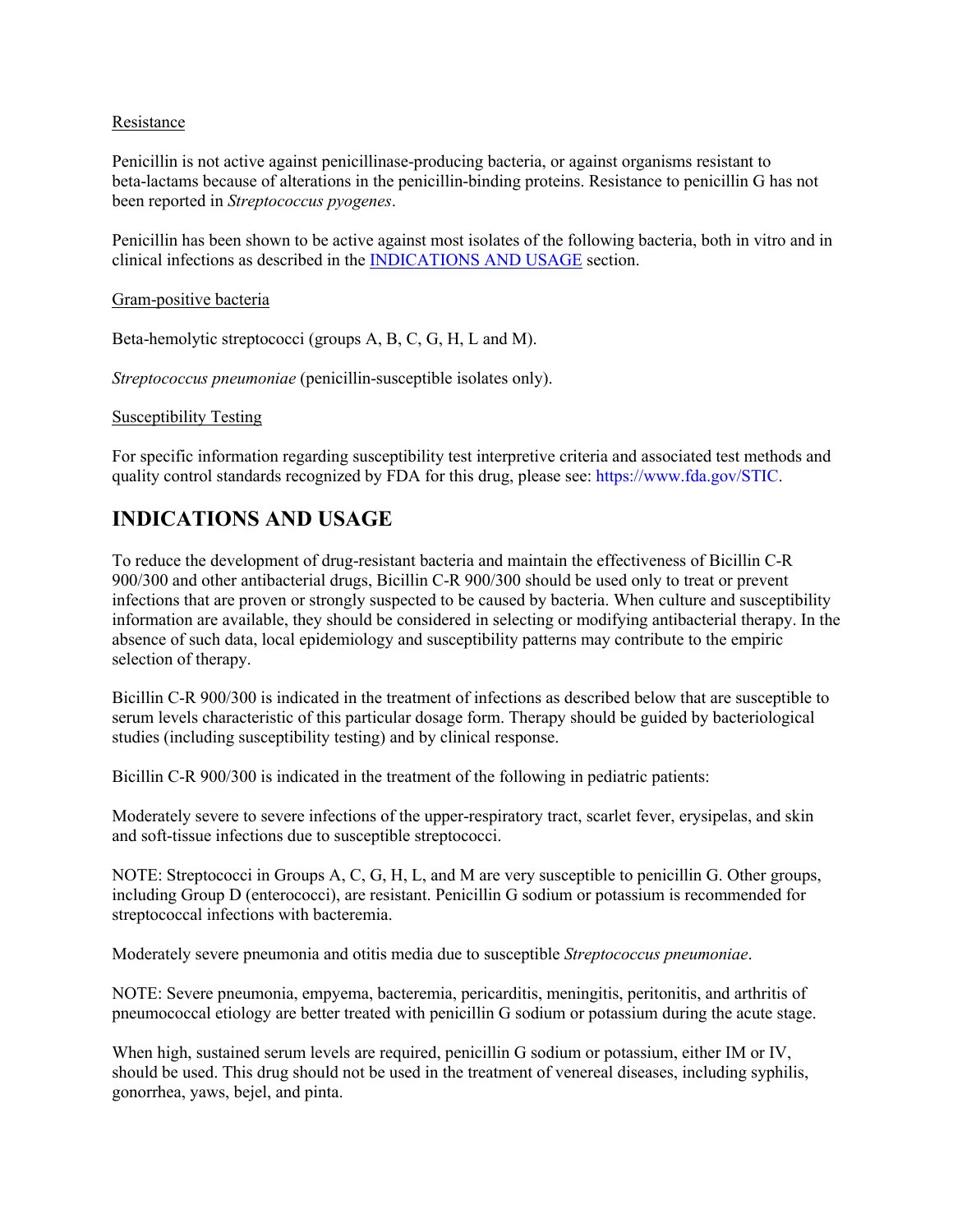## <span id="page-3-1"></span>**CONTRAINDICATIONS**

A previous hypersensitivity reaction to any penicillin or to procaine is a contraindication.

## <span id="page-3-0"></span>**WARNINGS**

**WARNING: NOT FOR INTRAVENOUS USE. DO NOT INJECT INTRAVENOUSLY OR ADMIX WITH OTHER INTRAVENOUS SOLUTIONS. THERE HAVE BEEN REPORTS OF INADVERTENT INTRAVENOUS ADMINISTRATION OF PENICILLIN G BENZATHINE WHICH HAS BEEN ASSOCIATED WITH CARDIORESPIRATORY ARREST AND DEATH. Prior to administration of this drug, carefully read the** [WARNINGS](#page-3-0)**,** [ADVERSE REACTIONS](#page-7-0)**, and** [DOSAGE AND](#page-9-0)  [ADMINISTRATION](#page-9-0) **sections of the labeling.**

The combination of penicillin G benzathine and penicillin G procaine should only be prescribed for the indications listed in this insert.

#### **Anaphylaxis**

SERIOUS AND OCCASIONALLY FATAL HYPERSENSITIVITY (ANAPHYLACTIC) REACTIONS HAVE BEEN REPORTED IN PATIENTS ON PENICILLIN THERAPY. THESE REACTIONS ARE MORE LIKELY TO OCCUR IN INDIVIDUALS WITH A HISTORY OF PENICILLIN HYPERSENSITIVITY AND/OR A HISTORY OF SENSITIVITY TO MULTIPLE ALLERGENS. THERE HAVE BEEN REPORTS OF INDIVIDUALS WITH A HISTORY OF PENICILLIN HYPERSENSITIVITY WHO HAVE EXPERIENCED SEVERE REACTIONS WHEN TREATED WITH CEPHALOSPORINS. BEFORE INITIATING THERAPY WITH BICILLIN C-R CAREFUL INQUIRY SHOULD BE MADE CONCERNING PREVIOUS HYPERSENSITIVITY REACTIONS TO PENICILLINS, CEPHALOSPORINS OR OTHER ALLERGENS. IF AN ALLERGIC REACTION OCCURS, BICILLIN C-R SHOULD BE DISCONTINUED AND APPROPRIATE THERAPY INSTITUTED. **SERIOUS ANAPHYLACTIC REACTIONS REQUIRE IMMEDIATE EMERGENCY TREATMENT WITH EPINEPHRINE. OXYGEN, INTRAVENOUS STEROIDS AND AIRWAY MANAGEMENT, INCLUDING INTUBATION, SHOULD ALSO BE ADMINISTERED AS INDICATED.**

#### **Severe cutaneous adverse reactions**

Severe cutaneous adverse reactions (SCAR), such as Stevens-Johnson syndrome (SJS), toxic epidermal necrolysis (TEN), drug reaction with eosinophilia and systemic symptoms (DRESS), and acute generalized exanthematous pustulosis (AGEP) have been reported in patients taking penicillin G (the active moiety in Bicillin C-R 900/300). When SCAR is suspected, Bicillin C-R 900/300 should be discontinued immediately and an alternative treatment should be considered.

#### **Methemoglobinemia**

Cases of methemoglobinemia have been reported in association with local anesthetic use. Although all patients are at risk for methemoglobinemia, patients with glucose-6-phosphate dehydrogenase deficiency, congenital or idiopathic methemoglobinemia, cardiac or pulmonary compromise, infants under 6 months of age, and concurrent exposure to oxidizing agents or their metabolites are more susceptible to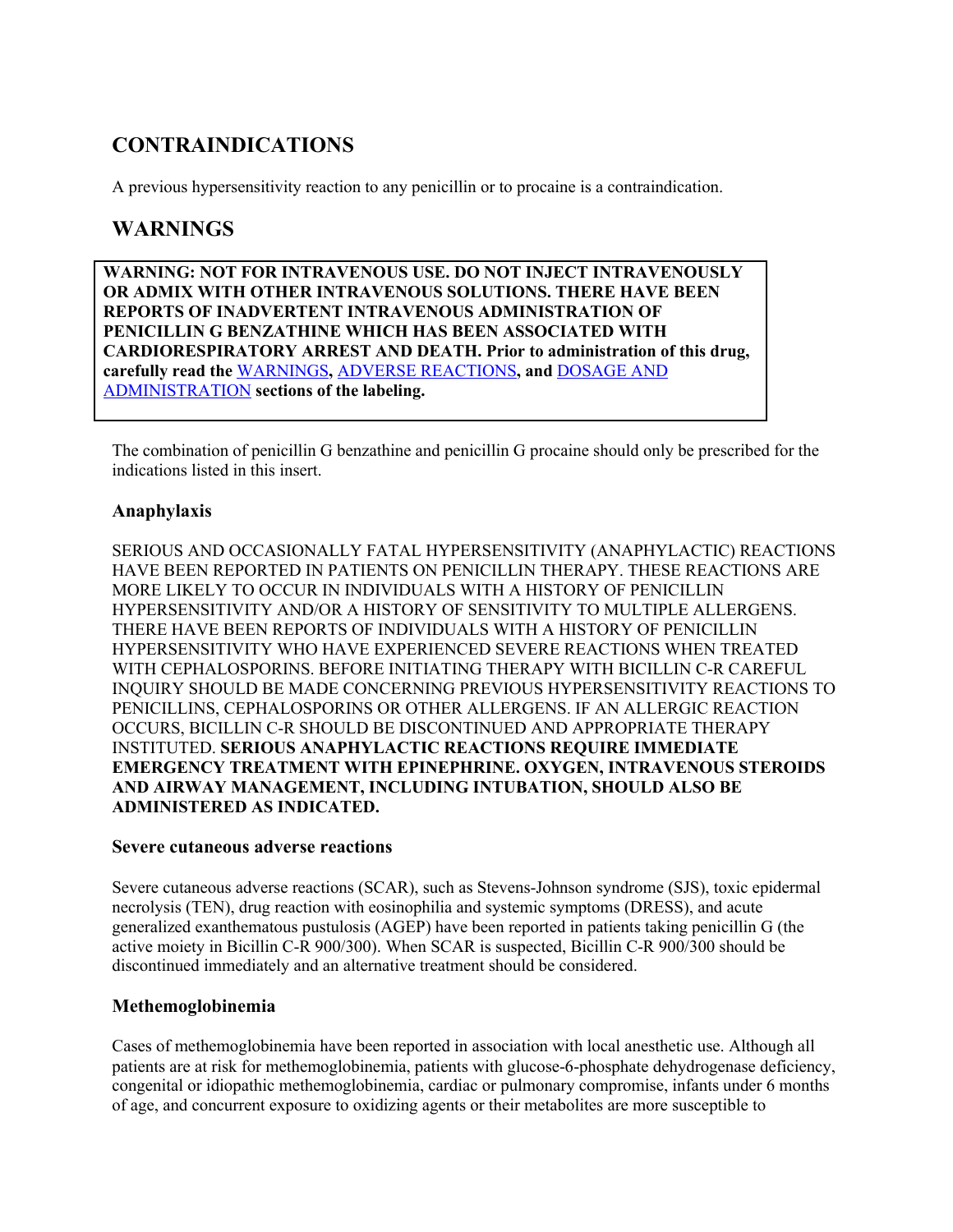developing clinical manifestations of the condition. If local anesthetics must be used in these patients, close monitoring for symptoms and signs of methemoglobinemia is recommended.

Signs of methemoglobinemia may occur immediately or may be delayed some hours after exposure, and are characterized by a cyanotic skin discoloration and/or abnormal coloration of the blood. Methemoglobin levels may continue to rise; therefore, immediate treatment is required to avert more serious central nervous system (CNS) and cardiovascular adverse effects, including seizures, coma, arrhythmias, and death. Discontinue Bicillin C-R 900/300 and any other oxidizing agents. Depending on the severity of the signs and symptoms, patients may respond to supportive care, i.e., oxygen therapy, hydration. A more severe clinical presentation may require treatment with methylene blue, exchange transfusion, or hyperbaric oxygen.

#### *Clostridioides difficile* **Associated Diarrhea**

*Clostridioides difficile* associated with diarrhea (CDAD) has been reported with use of nearly all antibacterial agents, including Bicillin C-R 900/300, and may range in severity from mild diarrhea to fatal colitis. Treatment with antibacterial agents alters the normal flora of the colon leading to overgrowth of *C. difficile*.

*C. difficile* produces toxins A and B which contribute to the development of CDAD. Hypertoxin producing strains of *C. difficile* cause increased morbidity and mortality, as these infections can be refractory to antimicrobial therapy and may require colectomy. CDAD must be considered in all patients who present with diarrhea following antibiotic use. Careful medical history is necessary since CDAD has been reported to occur over two months after the administration of antibacterial agents.

If CDAD is suspected or confirmed, ongoing antibiotic use not directed against *C. difficile* may need to be discontinued. Appropriate fluid and electrolyte management, protein supplementation, antibiotic treatment of *C. difficile*, and surgical evaluation should be instituted as clinically indicated.

### **Method of Administration**

**Do not inject into or near an artery or nerve. See administration instructions below.**

#### **Injection into or near a nerve may result in permanent neurological damage.**

Inadvertent intravascular administration, including inadvertent direct intra-arterial injection or injection immediately adjacent to arteries, of Bicillin C-R and other penicillin preparations has resulted in severe neurovascular damage, including transverse myelitis with permanent paralysis, gangrene requiring amputation of digits and more proximal portions of extremities, and necrosis and sloughing at and surrounding the injection site consistent with the diagnosis of Nicolau syndrome. Such severe effects have been reported following injections into the buttock, thigh, and deltoid areas. Other serious complications of suspected intravascular administration which have been reported include immediate pallor, mottling, or cyanosis of the extremity both distal and proximal to the injection site, followed by bleb formation; severe edema requiring anterior and/or posterior compartment fasciotomy in the lower extremity. The abovedescribed severe effects and complications have most often occurred in infants and small children. Prompt consultation with an appropriate specialist is indicated if any evidence of compromise of the blood supply occurs at, proximal to, or distal to the site of injection.<sup>1-9</sup> (See **PRECAUTIONS**, and [DOSAGE AND ADMINISTRATION](#page-9-0) sections.)

#### **FOR DEEP INTRAMUSCULAR INJECTION ONLY. There have been reports of inadvertent intravenous administration of penicillin G benzathine which has been associated with**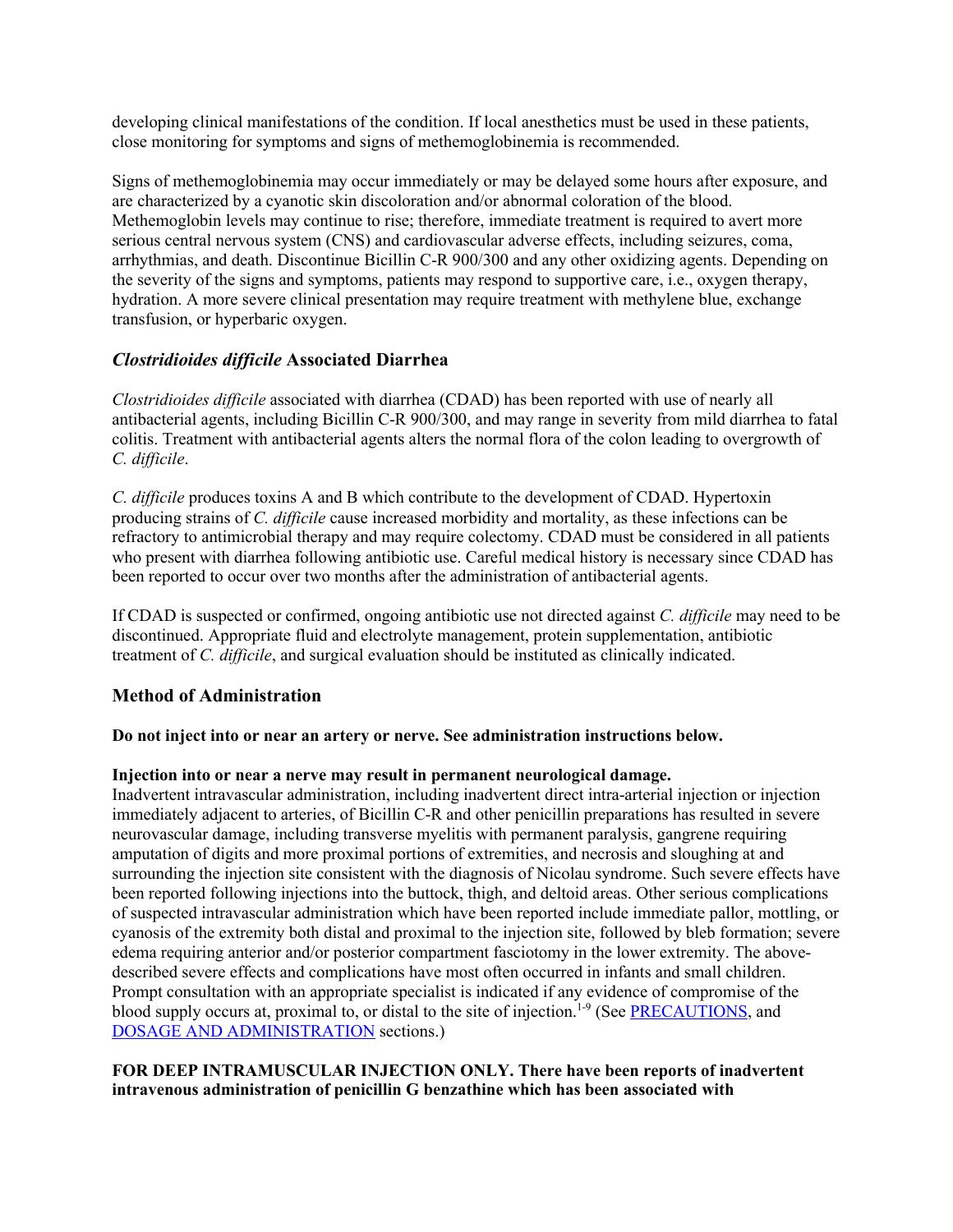**cardiorespiratory arrest and death. Therefore, do not inject intravenously or admix with other intravenous solutions.** (See [DOSAGE AND ADMINISTRATION](#page-9-0) section.)

Administer by DEEP INTRAMUSCULAR INJECTION ONLY in the upper, outer quadrant of the buttock (dorsogluteal) or the ventrogluteal site. Quadriceps femoris fibrosis and atrophy have been reported following repeated intramuscular injections of penicillin preparations into the anterolateral thigh. Because of these adverse effects and the vascularity of this region, administration in the anterolateral thigh is not recommended.

## <span id="page-5-0"></span>**PRECAUTIONS**

### **General**

Prescribing Bicillin C-R 900/300 in the absence of a proven or strongly suspected bacterial infection or a prophylactic indication is unlikely to provide benefit to the patient and increases the risk of a development of drug-resistant bacteria.

Penicillin should be used with caution in individuals with histories of significant allergies and/or asthma.

Care should be taken to avoid intravenous or intra-arterial administration, or injection into or near major peripheral nerves or blood vessels, since such injections may produce neurovascular damage. (See [WARNINGS](#page-3-0), and [DOSAGE AND ADMINISTRATION](#page-9-0) sections.)

A small percentage of patients are sensitive to procaine. If there is a history of sensitivity, make the usual test: Inject intradermally 0.1 mL of a 1 to 2 percent procaine solution. Development of an erythema, wheal, flare, or eruption indicates procaine sensitivity. Sensitivity should be treated by the usual methods, including barbiturates, and procaine penicillin preparations should not be used. Antihistaminics appear beneficial in treatment of procaine reactions.

The use of antibiotics may result in overgrowth of nonsusceptible organisms. Constant observation of the patient is essential. If new infections due to bacteria or fungi appear during therapy, the drug should be discontinued and appropriate measures taken.

Whenever allergic reactions occur, penicillin should be withdrawn unless, in the opinion of the physician, the condition being treated is life-threatening and amenable only to penicillin therapy.

In prolonged therapy with penicillin, and particularly with high-dosage schedules, periodic evaluation of the renal and hematopoietic systems is recommended.

#### **Information for Patients**

Inform patients that use of local anesthetics may cause methemoglobinemia, a serious condition that must be treated promptly. Advise patients or caregivers to seek immediate medical attention if they or someone in their care experience the following signs or symptoms: pale, gray, or blue colored skin (cyanosis); headache; rapid heart rate; shortness of breath; lightheadedness; or fatigue.

Diarrhea is a common problem caused by antibiotics which usually ends when the antibiotic is discontinued. Sometimes after starting treatment with antibiotics, patients can develop watery and bloody stools (with or without stomach cramps and fever) even as late as two or more months after having taken the last dose of the antibiotic. If this occurs, patients should contact their physician as soon as possible.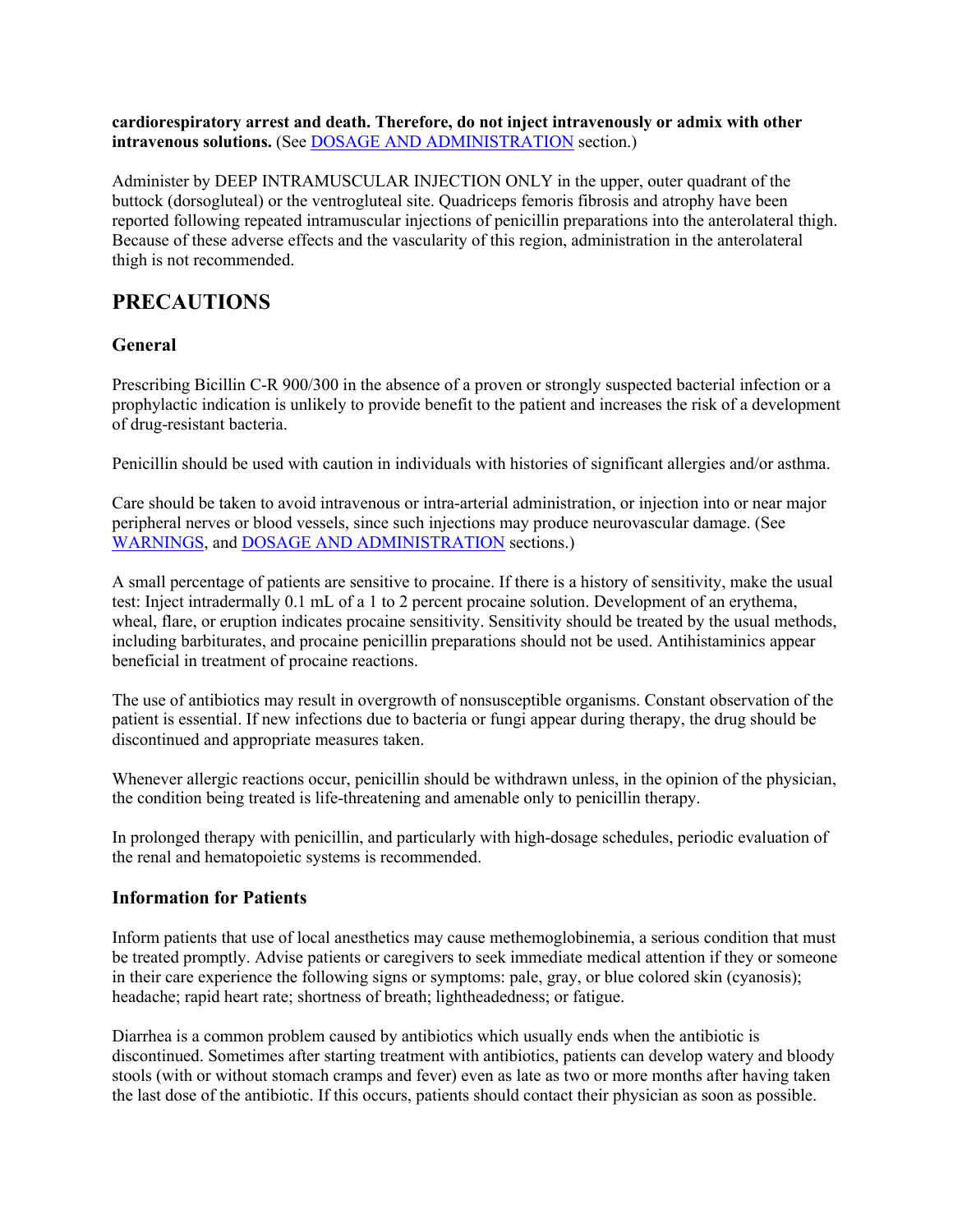Patients should be counseled that antibacterial drugs including Bicillin C-R 900/300 should only be used to treat bacterial infections. They do not treat viral infections (e.g., the common cold). When Bicillin C-R 900/300 is prescribed to treat a bacterial infection, patients should be told that although it is common to feel better early in the course of therapy, the medication should be taken exactly as directed. Skipping doses or not completing the full course of therapy may (1) decrease the effectiveness of the immediate treatment and (2) increase the likelihood that bacteria will develop resistance and will not be treatable by Bicillin C-R 900/300 or other antibacterial drugs in the future.

### **Laboratory Tests**

In streptococcal infections, therapy must be sufficient to eliminate the organism; otherwise, the sequelae of streptococcal disease may occur. Cultures should be taken following completion of treatment to determine whether streptococci have been eradicated.

#### **Drug Interactions**

Tetracycline, a bacteriostatic antibiotic, may antagonize the bactericidal effect of penicillin, and concurrent use of these drugs should be avoided.

Concurrent administration of penicillin and probenecid increases and prolongs serum penicillin levels by decreasing the apparent volume of distribution and slowing the rate of excretion by competitively inhibiting renal tubular secretion of penicillin.

Patients who are administered local anesthetics are at increased risk of developing methemoglobinemia when concurrently exposed to the following drugs, which could include other local anesthetics:

|  | <b>Examples of Drugs Associated with Methemoglobinemia:</b> |  |  |
|--|-------------------------------------------------------------|--|--|
|  |                                                             |  |  |

| Class                 | <b>Examples</b>                                                                                                 |
|-----------------------|-----------------------------------------------------------------------------------------------------------------|
| Nitrates/Nitrites     | nitroglycerin, nitroprusside, nitric oxide,<br>nitrous oxide                                                    |
| Local anesthetics     | articaine, benzocaine, bupivacaine,<br>lidocaine, mepivacaine, prilocaine,<br>procaine, ropivacaine, tetracaine |
| Antineoplastic agents | cyclophosphamide, flutamide, hydroxyurea,<br>ifosfamide, rasburicase                                            |
| Antibiotics           | dapsone, nitrofurantoin,<br>para-aminosalicylic acid, sulfonamides                                              |
| Antimalarials         | chloroquine, primaquine                                                                                         |
| Anticonvulsants       | phenobarbital, sodium valproate                                                                                 |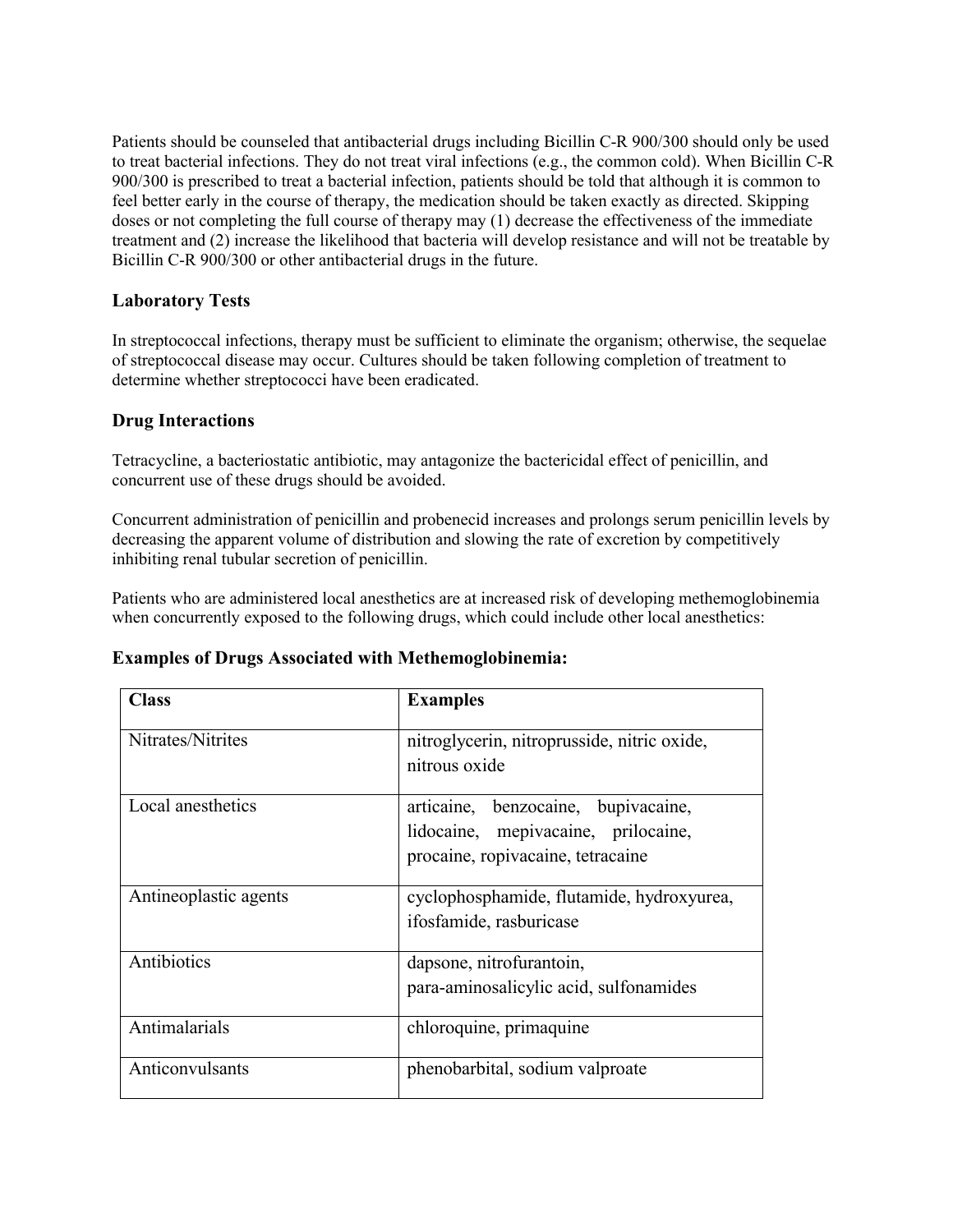| <b>Class</b> | <b>Examples</b>                                          |
|--------------|----------------------------------------------------------|
| Other drugs  | acetaminophen, metoclopramide,<br>quinine, sulfasalazine |

### **Pregnancy**

*Teratogenic effects:* Reproduction studies performed in the mouse, rat, and rabbit have revealed no evidence of impaired fertility or harm to the fetus due to penicillin G. Human experience with the penicillins during pregnancy has not shown any positive evidence of adverse effects on the fetus. There are, however, no adequate and well-controlled studies in pregnant women showing conclusively that harmful effects of these drugs on the fetus can be excluded. Because animal reproduction studies are not always predictive of human response, this drug should be used during pregnancy only if clearly needed.

### **Nursing Mothers**

Soluble penicillin G is excreted in breast milk. Caution should be exercised when penicillin G benzathine and penicillin G procaine are administered to a nursing woman.

### **Carcinogenesis, Mutagenesis, Impairment of Fertility**

No long-term animal studies have been conducted with these drugs.

### **Pediatric Use**

(See [INDICATIONS AND USAGE](#page-2-0) and [DOSAGE AND ADMINISTRATION](#page-9-0) sections.)

#### **Geriatric Use**

Clinical studies of penicillin G benzathine and penicillin G procaine did not include sufficient numbers of subjects aged 65 and over to determine whether they respond differently from younger subjects. Other reported clinical experience has not identified differences in responses between the elderly and younger patients. In general, dose selection for an elderly patient should be cautious, usually starting at the low end of the dosing range, reflecting the greater frequency of decreased hepatic, renal, or cardiac function, and of concomitant disease or other drug therapy. This drug is known to be substantially excreted by the kidney, and the risk of toxic reactions to this drug may be greater in patients with impaired renal function (See [CLINICAL PHARMACOLOGY](#page-1-0)). Because elderly patients are more likely to have decreased renal function, care should be taken in dose selection, and it may be useful to monitor renal function.

## <span id="page-7-0"></span>**ADVERSE REACTIONS**

As with other penicillins, untoward reactions of the sensitivity phenomena are likely to occur, particularly in individuals who have previously demonstrated hypersensitivity to penicillins or in those with a history of allergy, asthma, hay fever, or urticaria.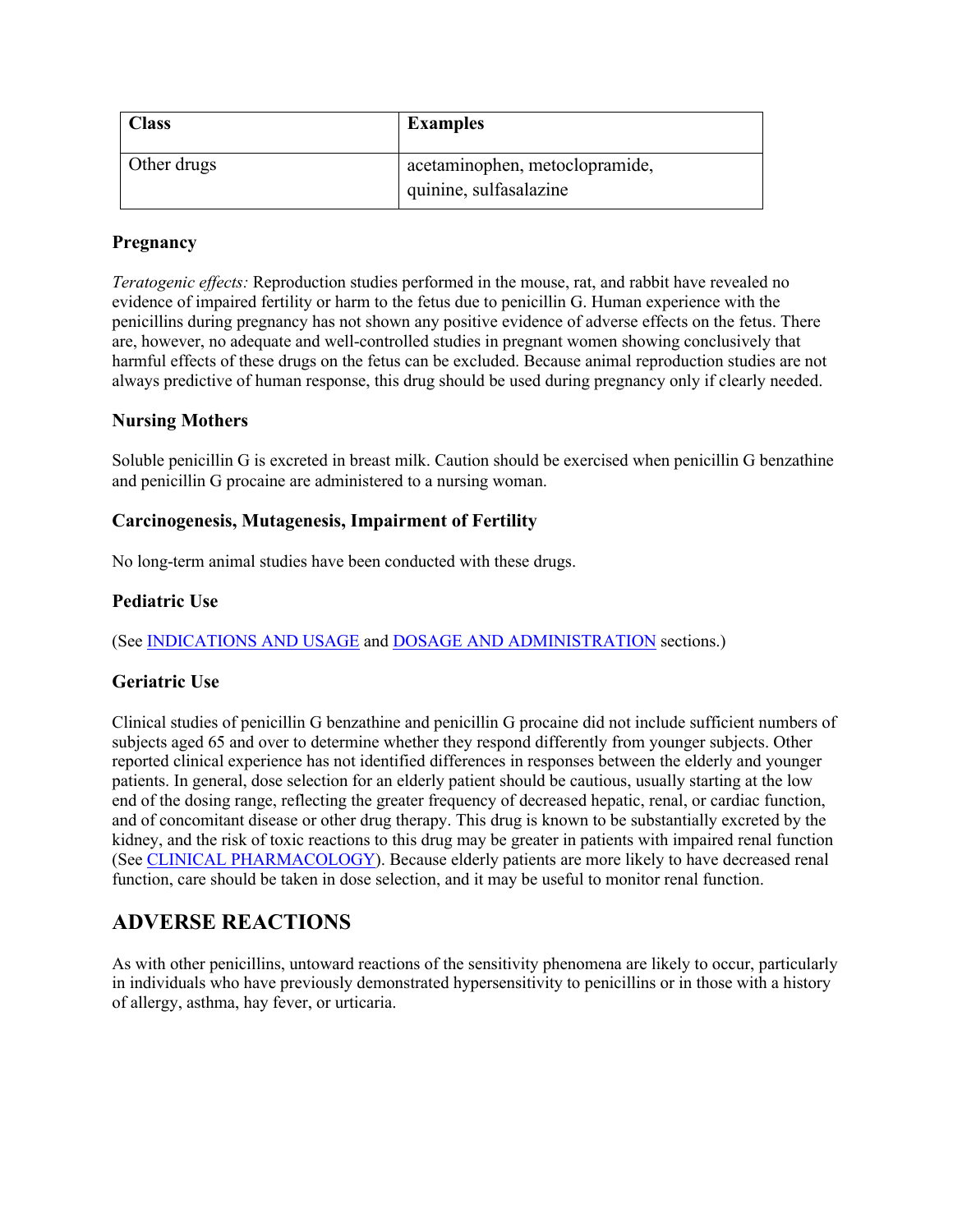The following adverse reactions have been reported with Bicillin C-R 900/300 during post-marketing experience:

*Skin and Appendages:* Stevens-Johnson syndrome (SJS) and drug reaction with eosinophilia and systemic symptoms (DRESS) (See [WARNINGS.](#page-3-0))

The following have been reported with parenteral penicillin G (the active moiety in Bicillin C-R 900/300):

*General:* Hypersensitivity reactions including the following: skin eruptions (maculopapular to exfoliative dermatitis), urticaria, laryngeal edema, fever, eosinophilia; other serum sickness-like reactions (including chills, fever, edema, arthralgia, and prostration); and anaphylaxis including shock and death: severe cutaneous adverse reactions (SCAR), such as toxic epidermal necrolysis (TEN) and acute generalized exanthematous pustulosis (AGEP) (See [WARNINGS.](#page-3-0)) Note: Urticaria, other skin rashes, and serum sickness-like reactions may be controlled with antihistamines and, if necessary, systemic corticosteroids. Whenever such reactions occur, penicillin G should be discontinued unless, in the opinion of the physician, the condition being treated is life-threatening and amenable only to therapy with penicillin G. Serious anaphylactic reactions require immediate emergency treatment with epinephrine. Oxygen, intravenous steroids, and airway management, including intubation, should also be administered as indicated.

*Gastrointestinal:* Pseudomembranous colitis. Onset of pseudomembranous colitis symptoms may occur during or after antibacterial treatment. (See [WARNINGS](#page-3-0) section.)

*Hematologic:* Hemolytic anemia, leukopenia, thrombocytopenia.

*Neurologic:* Neuropathy.

*Urogenital:* Nephropathy.

The following adverse events have been temporally associated with parenteral administrations of penicillin G benzathine (a component of Bicillin C-R 900/300), although a causal relationship has not necessarily been established:

*Body as a Whole:* Hypersensitivity reactions including allergic vasculitis, pruritus, fatigue, asthenia, and pain; aggravation of existing disorder; headache, Nicolau syndrome.

*Cardiovascular:* Cardiac arrest; hypotension; tachycardia; palpitations; pulmonary hypertension; pulmonary embolism; vasodilation; vasovagal reaction; cerebrovascular accident; syncope.

*Gastrointestinal:* Nausea, vomiting; blood in stool; intestinal necrosis.

*Hemic and Lymphatic:* Lymphadenopathy.

*Injection Site:* Injection site reactions including pain, inflammation, lump, abscess, necrosis, edema, hemorrhage, cellulitis, hypersensitivity, atrophy, ecchymosis, and skin ulcer. Neurovascular reactions including warmth, vasospasm, pallor, mottling, gangrene, numbness of the extremities, cyanosis of the extremities, and neurovascular damage.

*Metabolic:* Elevated BUN, creatinine, and SGOT.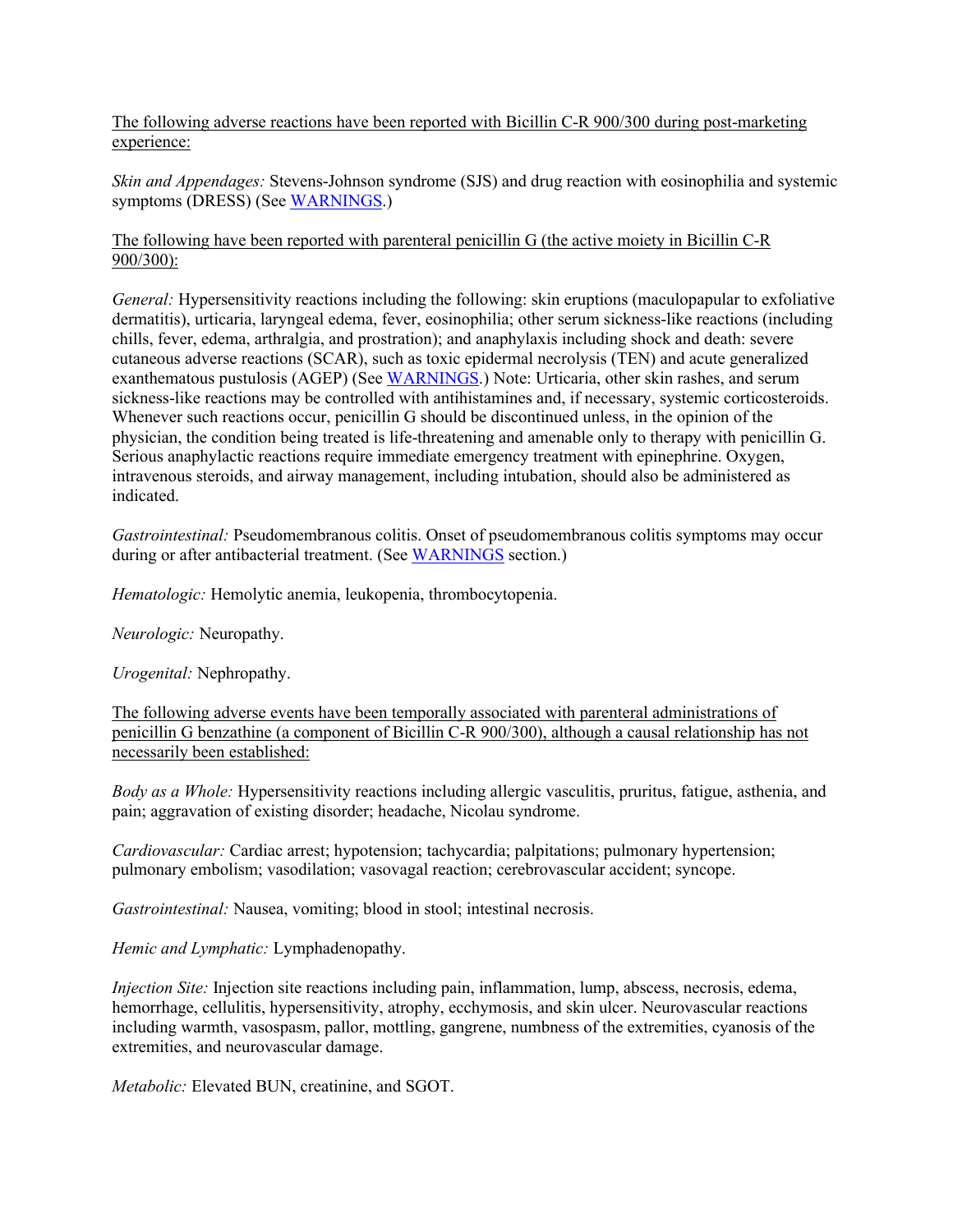*Musculoskeletal:* Joint disorder; periostitis; exacerbation of arthritis; myoglobinuria; rhabdomyolysis.

*Nervous System:* Nervousness; tremors; dizziness; somnolence; confusion; anxiety; euphoria; transverse myelitis; seizures; coma. A syndrome manifested by a variety of CNS symptoms such as severe agitation with confusion, visual and auditory hallucinations, and a fear of impending death (Hoigne's syndrome), has been reported after administration of penicillin G procaine and, less commonly, after injection of the combination of penicillin G benzathine and penicillin G procaine. Other symptoms associated with this syndrome, such as psychosis, seizures, dizziness, tinnitus, cyanosis, palpitations, tachycardia, and/or abnormal perception in taste, also may occur.

*Respiratory:* Hypoxia; apnea; dyspnea.

*Skin:* Diaphoresis.

*Special Senses:* Blurred vision; blindness.

*Urogenital:* Neurogenic bladder; hematuria; proteinuria; renal failure; impotence; priapism.

### **OVERDOSAGE**

Penicillin in overdosage has the potential to cause neuromuscular hyperirritability or convulsive seizures.

## <span id="page-9-0"></span>**DOSAGE AND ADMINISTRATION**

### **Streptococcal Infections**

Group A infections of the upper-respiratory tract, skin and soft-tissue infections, scarlet fever, and erysipelas: A single injection of Bicillin C-R 900/300 is usually sufficient for the treatment of Group A streptococcal infections in pediatric patients.

#### **Pneumococcal Infections (except pneumococcal meningitis)**

One Bicillin C-R 900/300 repeated at 2- or 3-day intervals until the temperature is normal for 48 hours. Other forms of penicillin may be necessary for severe cases.

#### **Method of Administration**

#### **Bicillin C-R is intended for Intramuscular Injection ONLY. Do not inject into or near an artery or nerve, or intravenously or admix with other intravenous solutions.** (See [WARNINGS](#page-3-0) section).

Administer by DEEP INTRAMUSCULAR INJECTION in the upper, outer quadrant of the buttock (dorsogluteal) or the ventrogluteal site. In neonates, infants and small children, the midlateral aspect of the thigh may be preferable. Administration in the anterolateral thigh is not recommended due to the adverse effects observed (see [WARNINGS](#page-3-0) section), and vascularity of this region. When doses are repeated, vary the injection site.

Because of the high concentration of suspended material in this product, the needle may be blocked if the injection is not made at a slow, steady rate.